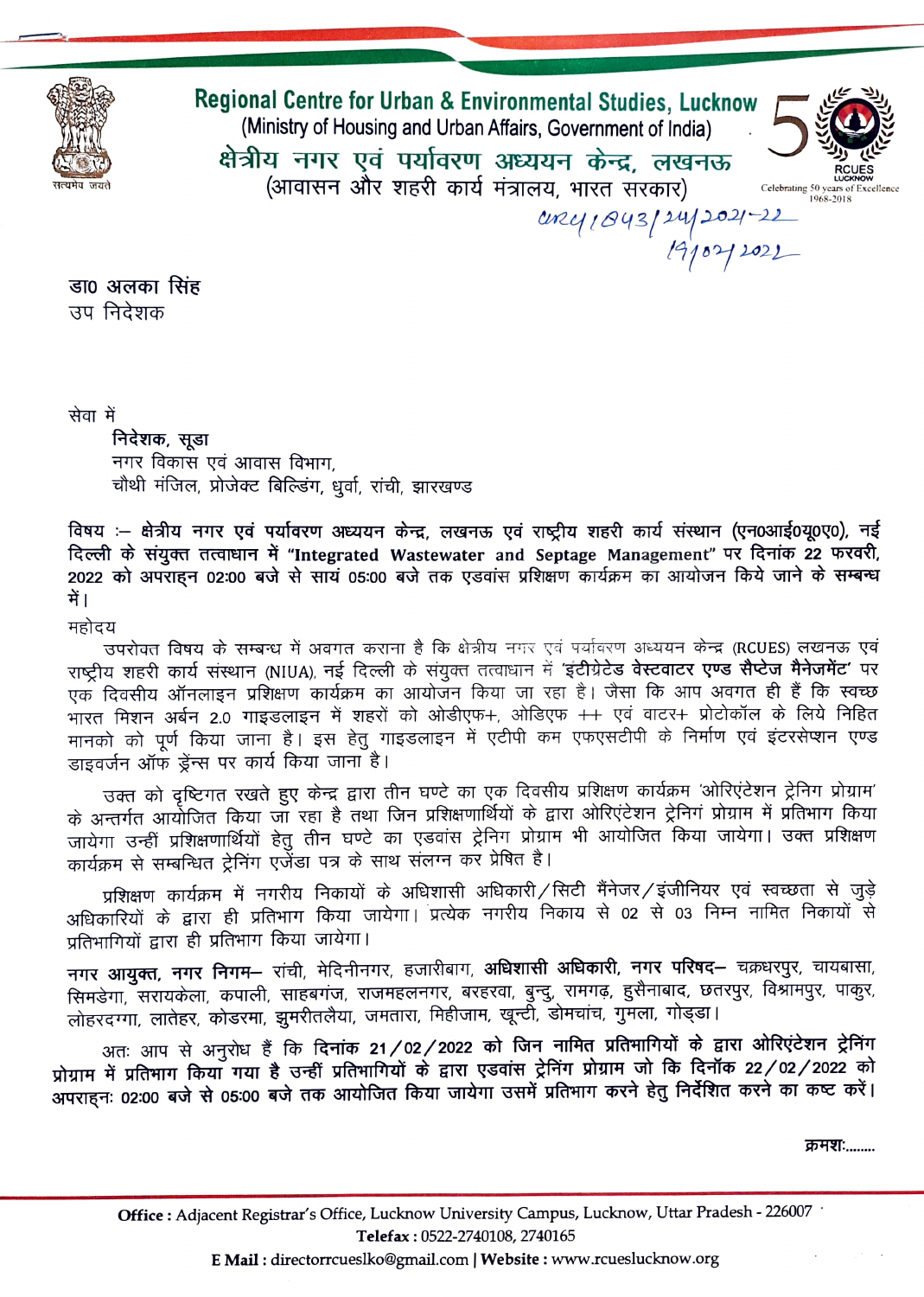उक्त वर्कशाप में प्रतिभाग करने हेतु Meeting ID & Password निम्नवत है :-

## Meeting ID - 867 7604 0061 Password  $-123456$

## Join Zoom Meeting

https://us02web.zoom.us/j/86776040061?pwd=TWI2VnpxWERxRG03VG5HVzdOTGJxZz09

प्रशिक्षण कार्यक्रम के सम्बन्ध में अधिक जानकारी श्री अजित कुमार <mark>मिश्रा, सहायक</mark> निदेशक, मोबाइल नम्बर–7704079019 द्वारा प्राप्त की जा सकती हैं। उपरोक्त पत्र की प्रतिलिपि केन्द्र की बेबसाइट www.rcueslucknow.org पर उपलब्ध है। समबन्धित पत्र को उपरोक्त वेबसाइट से भी डाउनलोड किया जा सकता है। संलग्नकः यथोपरि ।

(डा0 अलका सिंह)

प्रतिलिपि –

<sub>1. </sub>सचिव, नगर विकास एवं आवास विभाग, चौथी मंजिल, प्रोजेक्ट बिल्डिंग, धुर्वा, रांची, झारखण्ड को सुचनार्थ प्रेषित।

(डा0 अलका सिंह)